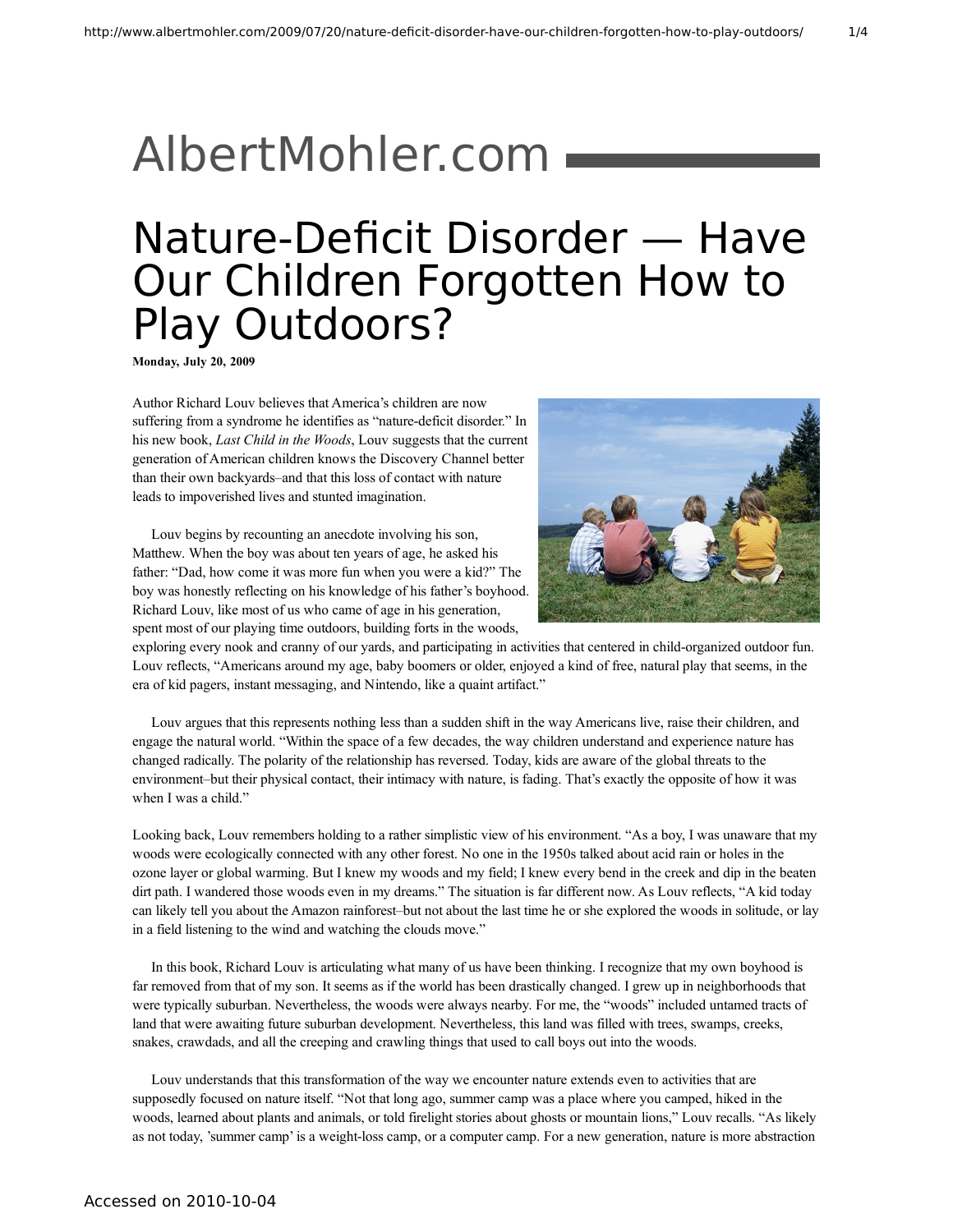than reality. Increasingly, nature is something to watch, to consume, to wear–to ignore."

In reality, many children have almost no contact with nature. They play indoors, focusing on electronic screens that produce an artificial experience. They are surrounded by creature comforts and watched over by anxious parents who are afraid that violent criminals are lurking behind every green tree. "Our society is teaching young people to avoid direct experience in nature," Louv observes. "That lesson is delivered in schools, families, even organizations devoted to the outdoors, and codified into the legal and regulatory structures of many of our communities."

The larger cultural context is part of the problem. Louv notes that the academic world now seems far more interested in theoretical disciplines than in subjects like natural history and zoology. Beyond this, the biotechnology revolution threatens to blur the lines between humans and other animals–and the line between humans and machines.

Is contact with nature necessary for healthy childhood? Louv is absolutely confident that children have a deep need for contact with the natural world and its wonders. "Unlike television, nature does not steal time; it amplifies it," Louv insists. In his view, "whatever shape nature takes, it offers each child an older, larger world separate from parents." The natural world offers children an opportunity to think, dream, touch, and play out fantasies about how he or she imagines the world. Nature brings a capacity for wonder and a connection with something real that is endlessly fascinating and largely outside human control.

Louv tells of interviewing thousands of children in the course of previous research. At one point, he received this candid comment from a fourth-grade boy in San Diego: "I like to play indoors better, 'cause that's where all the electrical outlets are."

In the experience of all too many children, the electrical outlets are the determining reality. We have allowed our children to be so seduced by entertainment and information technologies that many believe that without electricity, experience is virtually impossible.

As one mom noted, children now spend much of their time *watching*. "We've become a more sedentary society," she observes. "When I was a kid growing up in Detroit, we were always outdoors. The kids who stayed indoors were the odd ones. We didn't have any huge wide-open spaces, but we were always outdoors on the streets–in the vacant lots, jumping rope, or playing baseball or hopscotch. We were out there playing even after we got older."

Many of today's children show little inclination to go outdoors at all. Louv describes the environment as experienced by many American children as the "third frontier"–an environment that is characterized by increasing distance from nature, an intellectualized understanding of the animal world, and a disconnection in the human consciousness between food and its origins.

That last point is of particular interest. Louv observes that many children have little knowledge of how food is produced. Lacking any experience with farming, livestock, and the food chain, these children simply assume that food is produced by something like a factory process. Young people may join animal rights groups without knowing anything about the actual animals involved. Louv argues that many college students become vegetarians without understanding that vegetables and vegetable byproducts are not manufactured indoors.

Richard Louv is a keen observer–watching our culture and taking careful note of how nature has become an abstraction for many of us. Why are so many Americans putting television and video screens in their vehicles? Louv observes: "The highway's edges may not be postcard perfect. But for a century, children's early understanding of how cities and nature fit together was gained from the backseat: the empty farmhouse at the edge of the subdivision; the variety of architecture, here and there; the woods and fields and water beyond the seamy edges–all that was and still is available to the eye. This was the landscape that we watched as children. It was our drive-by movie."

These days, many parents allow kids to start the DVD player as soon as the car hits the interstate.

Interestingly, Louv also points to the epidemic of Attention Deficit Hyperactivity Disorder [ADHD], suggesting that a lack of contact with nature may be, at least in part, a cause for the attention deficit and disconnectedness experienced by many young children–especially young boys. He suggests that a "nature-deficit disorder" may be behind the phenomenon now routinely diagnosed as ADHD. Louv goes so far as to suggest that a dose of real contact with the natural world may